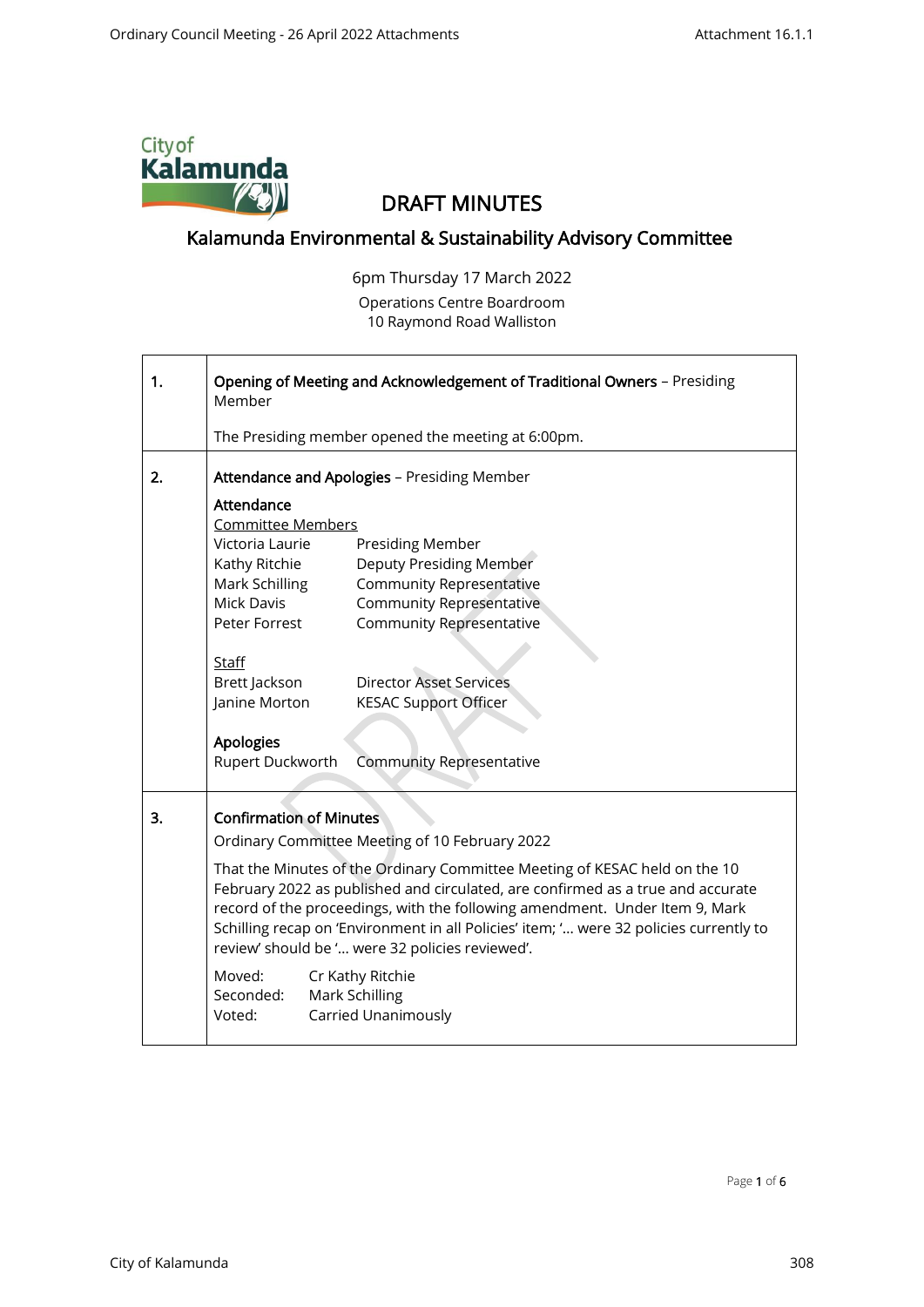

| 4.  | <b>Disclosure of Interests</b>                                                                                                                                                                                                                                                                                                                                                                                                                                                                                                                                                                                                                                                                                                                                                                                                                                                                                                                                                                                                                                                                                                      |  |  |  |
|-----|-------------------------------------------------------------------------------------------------------------------------------------------------------------------------------------------------------------------------------------------------------------------------------------------------------------------------------------------------------------------------------------------------------------------------------------------------------------------------------------------------------------------------------------------------------------------------------------------------------------------------------------------------------------------------------------------------------------------------------------------------------------------------------------------------------------------------------------------------------------------------------------------------------------------------------------------------------------------------------------------------------------------------------------------------------------------------------------------------------------------------------------|--|--|--|
| 4.1 | Disclosure of Financial and Proximity Interests<br>a) Members must disclose the nature of their interest in matters to be<br>discussed at the meeting. (Section 5.65 of the Local Government Act<br>1995).<br>b) Employees must disclose the nature of their interest in reports or advice<br>when giving the report or advice to the meeting. (Section 5.7 of the Local<br>Government Act 1995).<br>Nil                                                                                                                                                                                                                                                                                                                                                                                                                                                                                                                                                                                                                                                                                                                            |  |  |  |
| 4.2 | Disclosure of Interest Affecting Impartiality<br>a) Members and staff must disclose their interests in matters to be discussed<br>at the meeting in respect of which the member or employee has given or will<br>give advice.<br>Nil                                                                                                                                                                                                                                                                                                                                                                                                                                                                                                                                                                                                                                                                                                                                                                                                                                                                                                |  |  |  |
| 5.  | Correspondence<br>Nil                                                                                                                                                                                                                                                                                                                                                                                                                                                                                                                                                                                                                                                                                                                                                                                                                                                                                                                                                                                                                                                                                                               |  |  |  |
| 6.  | <b>Items for Committee Consideration</b>                                                                                                                                                                                                                                                                                                                                                                                                                                                                                                                                                                                                                                                                                                                                                                                                                                                                                                                                                                                                                                                                                            |  |  |  |
| 6.1 | Questions Taken on Notice from 10 February 2022 Meeting<br>- Policies & Strategies<br>What is the City's scope regarding the second Managed Aquifer Recharge (MAR)?<br>Response<br>The scope to be undertaken in the study will be within the guidelines of the DWER<br>regulations. There are two stages to the process, first stage is the entry level<br>assessment which covers the feasibility, environmental impact and assessment.<br>Consultants will be engaged for this. Learnings from the first MAR will be taken into<br>consideration, noting that DWER treats all projects in isolation. The second stage is<br>predominately technical data.<br>Peter Forrest - would like it noted about the sensitivity of taking no water out of Yule<br>Brook for this.<br>Mark Schilling - asked if the proposed location will be near the existing MAR. The<br>Director Asset Services responded that the primary source has been identified as<br>somewhere in Yule Brook.<br><b>Carbon Footprint Reduction</b><br>$\overline{\phantom{0}}$<br>What was the feedback from the community held Climate Action Change Workshop? |  |  |  |

Page 2 of 6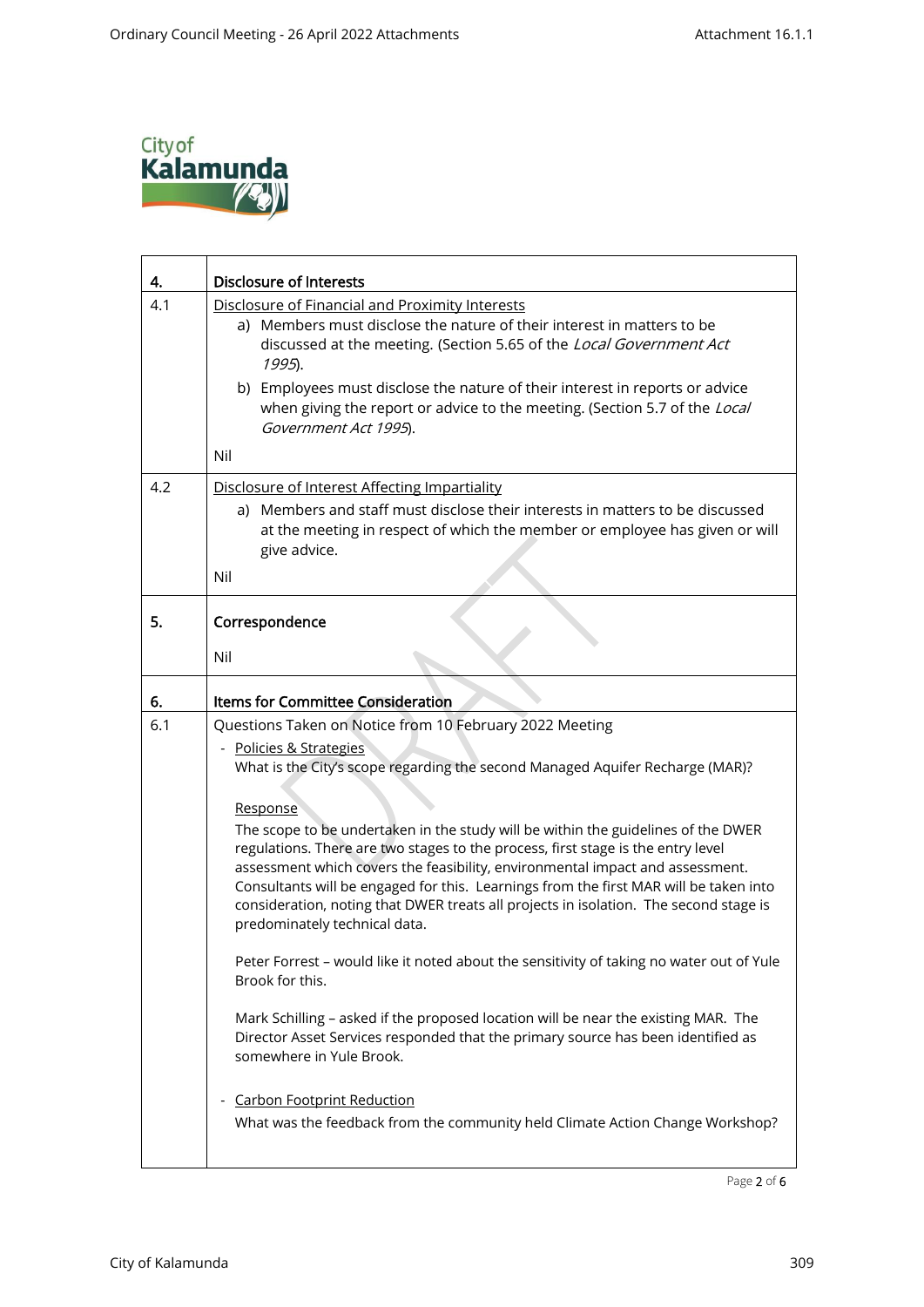

|  | Response                                                                                                                                                                                                                                                                                                                                                                                                                                                                                                                                                                                                                                                                                                                                                                                                         |                                                                                                                                                                                                                                          |  |
|--|------------------------------------------------------------------------------------------------------------------------------------------------------------------------------------------------------------------------------------------------------------------------------------------------------------------------------------------------------------------------------------------------------------------------------------------------------------------------------------------------------------------------------------------------------------------------------------------------------------------------------------------------------------------------------------------------------------------------------------------------------------------------------------------------------------------|------------------------------------------------------------------------------------------------------------------------------------------------------------------------------------------------------------------------------------------|--|
|  | website page.                                                                                                                                                                                                                                                                                                                                                                                                                                                                                                                                                                                                                                                                                                                                                                                                    | The Director Asset Services summarised community feedback received by way<br>of a powerpoint presentation (copy attached separately to the Minutes). Further<br>detailed information can be found on the City's Community and Engagement |  |
|  |                                                                                                                                                                                                                                                                                                                                                                                                                                                                                                                                                                                                                                                                                                                                                                                                                  | Climate Change Action Plan (CCAP) - Presentation by Director Asset Services                                                                                                                                                              |  |
|  | A presentation was given on the current status of the CCAP and examples given on<br>what the action plan could look like, summarised below:                                                                                                                                                                                                                                                                                                                                                                                                                                                                                                                                                                                                                                                                      |                                                                                                                                                                                                                                          |  |
|  |                                                                                                                                                                                                                                                                                                                                                                                                                                                                                                                                                                                                                                                                                                                                                                                                                  | 1. Proposed model to be similarly based on the LES format.                                                                                                                                                                               |  |
|  | 2. Possible titles include:<br>Greenhouse gas - carbon footprint<br>Water - drying climate<br>Temperature - rising, impact on the community<br>Environment - natural environment<br>The Director opened up to the Committee for ideas. After discussion the consensus<br>from the Committee was that they start with the approach of utilising a hybrid<br>model taking predominately from Example 2 then incorporating the four aspects of<br>Example 1 as presented. The Committee members should refer to CCAP -<br>Community Engagement Report 2021 for ideas then structure from this.<br>As part of the discussions, it was noted that the Director will contact Water<br>Corporation's customer representative to ascertain if they could provide the water<br>usage for just the City of Kalamunda area. |                                                                                                                                                                                                                                          |  |
|  |                                                                                                                                                                                                                                                                                                                                                                                                                                                                                                                                                                                                                                                                                                                                                                                                                  |                                                                                                                                                                                                                                          |  |
|  | input information if this is achievable.                                                                                                                                                                                                                                                                                                                                                                                                                                                                                                                                                                                                                                                                                                                                                                         | The Director requested that the Committee send emails directly to him with further<br>suggestions and thoughts. He will also look at creating a Teams collaborative site to<br>Timeframes for works is provided as follows:              |  |
|  | <b>Month</b>                                                                                                                                                                                                                                                                                                                                                                                                                                                                                                                                                                                                                                                                                                                                                                                                     | <b>Action</b>                                                                                                                                                                                                                            |  |
|  | March/April 2022                                                                                                                                                                                                                                                                                                                                                                                                                                                                                                                                                                                                                                                                                                                                                                                                 | Start Climate Change Action planning                                                                                                                                                                                                     |  |
|  | May 2022                                                                                                                                                                                                                                                                                                                                                                                                                                                                                                                                                                                                                                                                                                                                                                                                         | Review draft CCAP and advise on actions being proposed,<br>identify gaps and other opportunities.                                                                                                                                        |  |
|  | June 2022                                                                                                                                                                                                                                                                                                                                                                                                                                                                                                                                                                                                                                                                                                                                                                                                        | Review final draft CCAP and provide Council with an<br>advice note on the draft.                                                                                                                                                         |  |
|  | <b>July 2022</b>                                                                                                                                                                                                                                                                                                                                                                                                                                                                                                                                                                                                                                                                                                                                                                                                 | KESAC review and advise on the Community consultation<br>process and survey.                                                                                                                                                             |  |

Page 3 of 6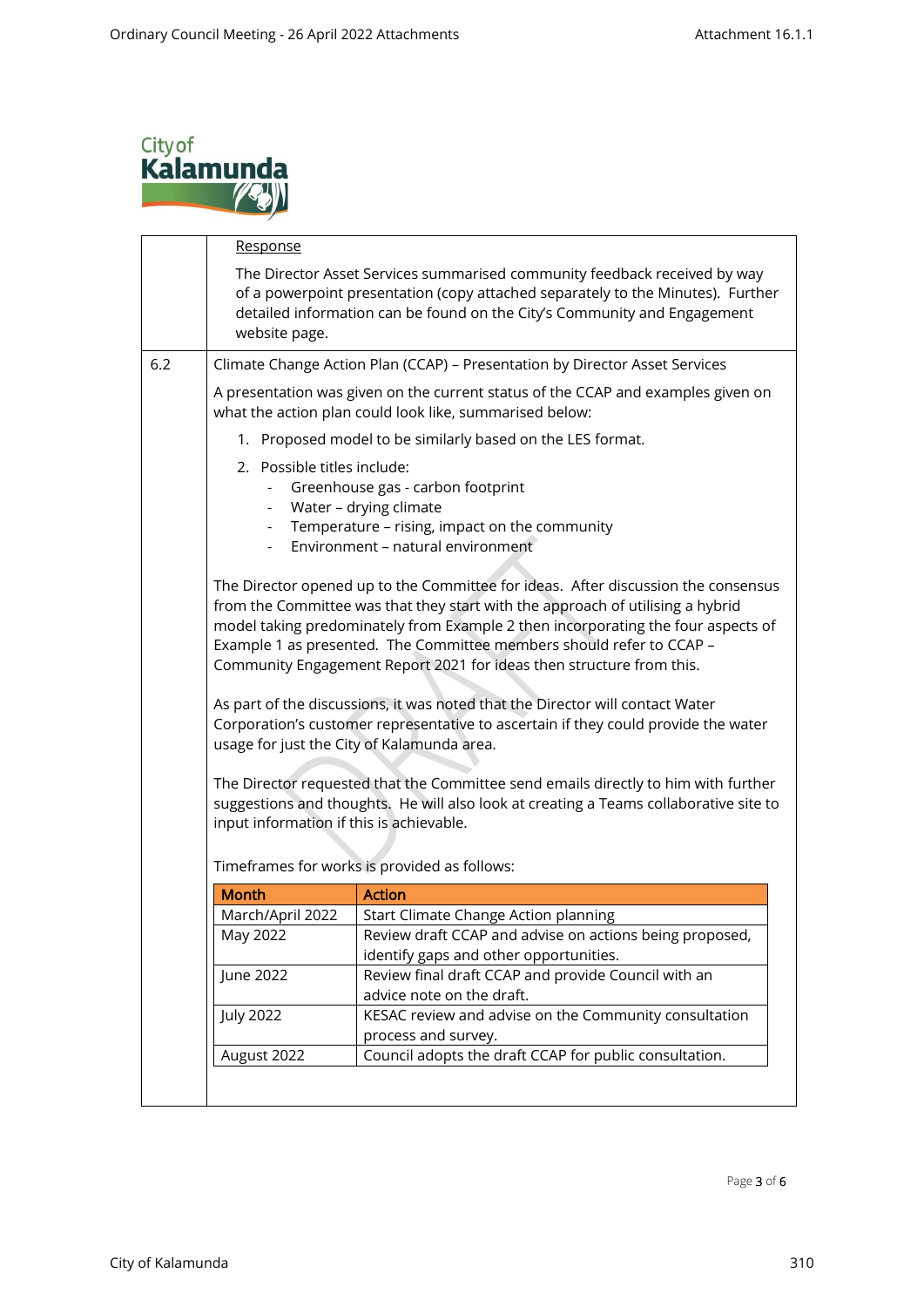

| 6.3 | Environment in all Policies - Checklist Review                                                                                                                                                                                                         |  |  |  |  |
|-----|--------------------------------------------------------------------------------------------------------------------------------------------------------------------------------------------------------------------------------------------------------|--|--|--|--|
|     | Mark Schilling presented the checklist review.                                                                                                                                                                                                         |  |  |  |  |
|     | Resolution                                                                                                                                                                                                                                             |  |  |  |  |
|     | It was resolved that KESAC recommends Council:                                                                                                                                                                                                         |  |  |  |  |
|     | 1. Receive and consider the discussion paper on 'Environment in all Policies'<br>and seek direction.                                                                                                                                                   |  |  |  |  |
|     | Moved:<br>Cr Kathy Ritchie                                                                                                                                                                                                                             |  |  |  |  |
|     | Seconded:<br>Vicki Laurie                                                                                                                                                                                                                              |  |  |  |  |
|     | Voted:<br>Carried unanimously                                                                                                                                                                                                                          |  |  |  |  |
| 6.4 | Tasks to be undertaken by KESAC by request of the City of Kalamunda:                                                                                                                                                                                   |  |  |  |  |
|     | - Director Asset Services outlined the further proposed KESAC actions (excluding<br>CCAP as referred in Item 6.2) for remainder of calendar year 2022 stemming<br>from discussions between the Presiding Member, Mayor and Chief Executive<br>Officer. |  |  |  |  |
|     | <b>Month</b><br><b>Action</b>                                                                                                                                                                                                                          |  |  |  |  |
|     | 1. Receive an overview of the review of UFS and<br>August/September 2022<br>LBS the findings.<br>2. Undertake a review of the revised documents<br>and develop an advisory note for Council to<br>consider the revised documents.                      |  |  |  |  |
|     | 1. Conclude review of UFS and LBS and submit<br>By October/November                                                                                                                                                                                    |  |  |  |  |
|     | 2022<br>Council with a briefing note.<br>Review the consultation outcomes from the<br>2.                                                                                                                                                               |  |  |  |  |
|     | CCAP. (Depending on consultation process).                                                                                                                                                                                                             |  |  |  |  |
|     | December 2022<br>Council adoption of UFS and LBS.                                                                                                                                                                                                      |  |  |  |  |
|     |                                                                                                                                                                                                                                                        |  |  |  |  |
|     | Discussion                                                                                                                                                                                                                                             |  |  |  |  |
|     | The Presiding Member asked the Director as to where the UFS and LBS are at.<br>An update will be provided at the next Committee meeting.                                                                                                               |  |  |  |  |
|     | The Presiding Member and Deputy Presiding Member will arrange a meeting<br>$\blacksquare$<br>schedule with the Committee members (informal meetings).                                                                                                  |  |  |  |  |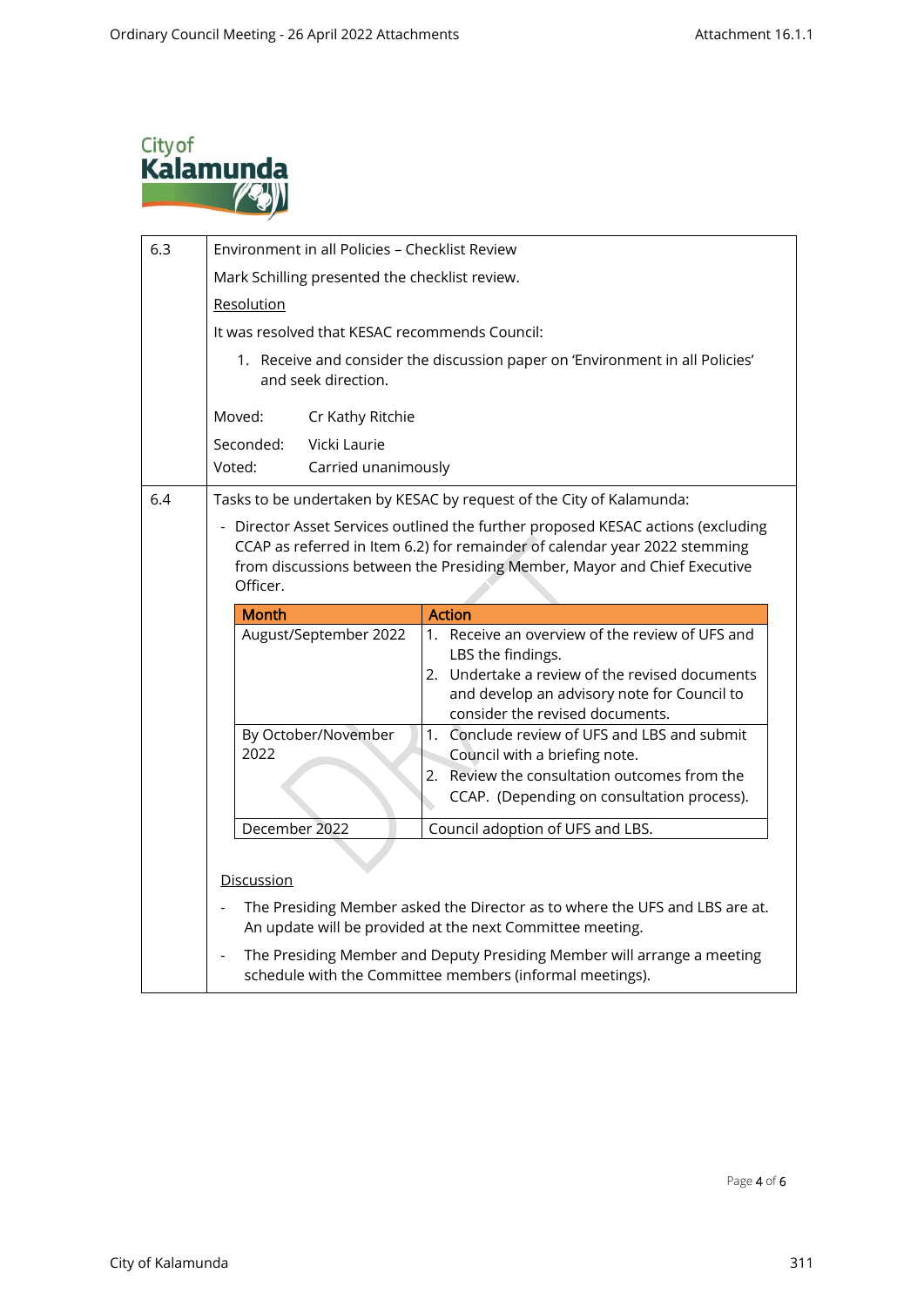

| 6.5 | Switch your Thinking (https://www.switchyourthinking.com) - for City to consider<br>participation.                                                                                                                                                                                                                                                                                                                                                                                                                                                                                                                                                                        |  |  |  |
|-----|---------------------------------------------------------------------------------------------------------------------------------------------------------------------------------------------------------------------------------------------------------------------------------------------------------------------------------------------------------------------------------------------------------------------------------------------------------------------------------------------------------------------------------------------------------------------------------------------------------------------------------------------------------------------------|--|--|--|
|     | The Presiding Member discussed the benefits of this site and asked if it would be<br>something that the City would be willing to join, noting that Membership is around<br>\$7,000 /year.                                                                                                                                                                                                                                                                                                                                                                                                                                                                                 |  |  |  |
|     | Resolution                                                                                                                                                                                                                                                                                                                                                                                                                                                                                                                                                                                                                                                                |  |  |  |
|     | It was resolved that KESAC recommends Council:                                                                                                                                                                                                                                                                                                                                                                                                                                                                                                                                                                                                                            |  |  |  |
|     | 1. KESAC recommend the City of Kalamunda joins 'Switch Your Thinking' and is<br>funded in the draft 2022/23 budget.                                                                                                                                                                                                                                                                                                                                                                                                                                                                                                                                                       |  |  |  |
|     | Moved:<br><b>Mick Davis</b>                                                                                                                                                                                                                                                                                                                                                                                                                                                                                                                                                                                                                                               |  |  |  |
|     | Seconded:<br>Mark Schilling                                                                                                                                                                                                                                                                                                                                                                                                                                                                                                                                                                                                                                               |  |  |  |
|     | Voted:<br>Carried unanimously                                                                                                                                                                                                                                                                                                                                                                                                                                                                                                                                                                                                                                             |  |  |  |
| 6.6 | Tree Removal - current permission requirements of different land tenures (prior to<br>Draft Local Planning Policy 33 - Tree Retention)                                                                                                                                                                                                                                                                                                                                                                                                                                                                                                                                    |  |  |  |
|     | The Director Asset Services provided the following response from the Director<br>Development Services to the Committee:                                                                                                                                                                                                                                                                                                                                                                                                                                                                                                                                                   |  |  |  |
|     | "There's no "black and white" answer to the City's tree removal permissions.                                                                                                                                                                                                                                                                                                                                                                                                                                                                                                                                                                                              |  |  |  |
|     | Each case needs to be assessed against the City's planning framework and advice<br>provided according to the particulars of the situation. As you can appreciate, there<br>are an array of matters that influence tree removal permissions with bushfire being<br>an example.                                                                                                                                                                                                                                                                                                                                                                                             |  |  |  |
|     | Notwithstanding, the City is looking to better manage the unauthorised removal of<br>vegetation from private properties through the planning process. In addition to<br>finalising the draft Local Planning Policy 33 - Significant Trees, the City is preparing<br>an information sheet and developing a communication strategy aimed at educating<br>developers, landowners, builders, tree removal and smaller gardening businesses<br>and arborists as to the City's requirements regarding the removal of vegetation (trees<br>included). The new process will also consider how the City will respond to complaints<br>regarding the alleged removal of vegetation. |  |  |  |
|     | Once the information is developed it will be provided to KESAC for information."                                                                                                                                                                                                                                                                                                                                                                                                                                                                                                                                                                                          |  |  |  |
| 6.7 | KESAC - Professional expert representative update.                                                                                                                                                                                                                                                                                                                                                                                                                                                                                                                                                                                                                        |  |  |  |
|     | The Director advised this has now been extended until 21 March 2022. An update<br>will be provided at the next meeting.                                                                                                                                                                                                                                                                                                                                                                                                                                                                                                                                                   |  |  |  |

Page 5 of 6